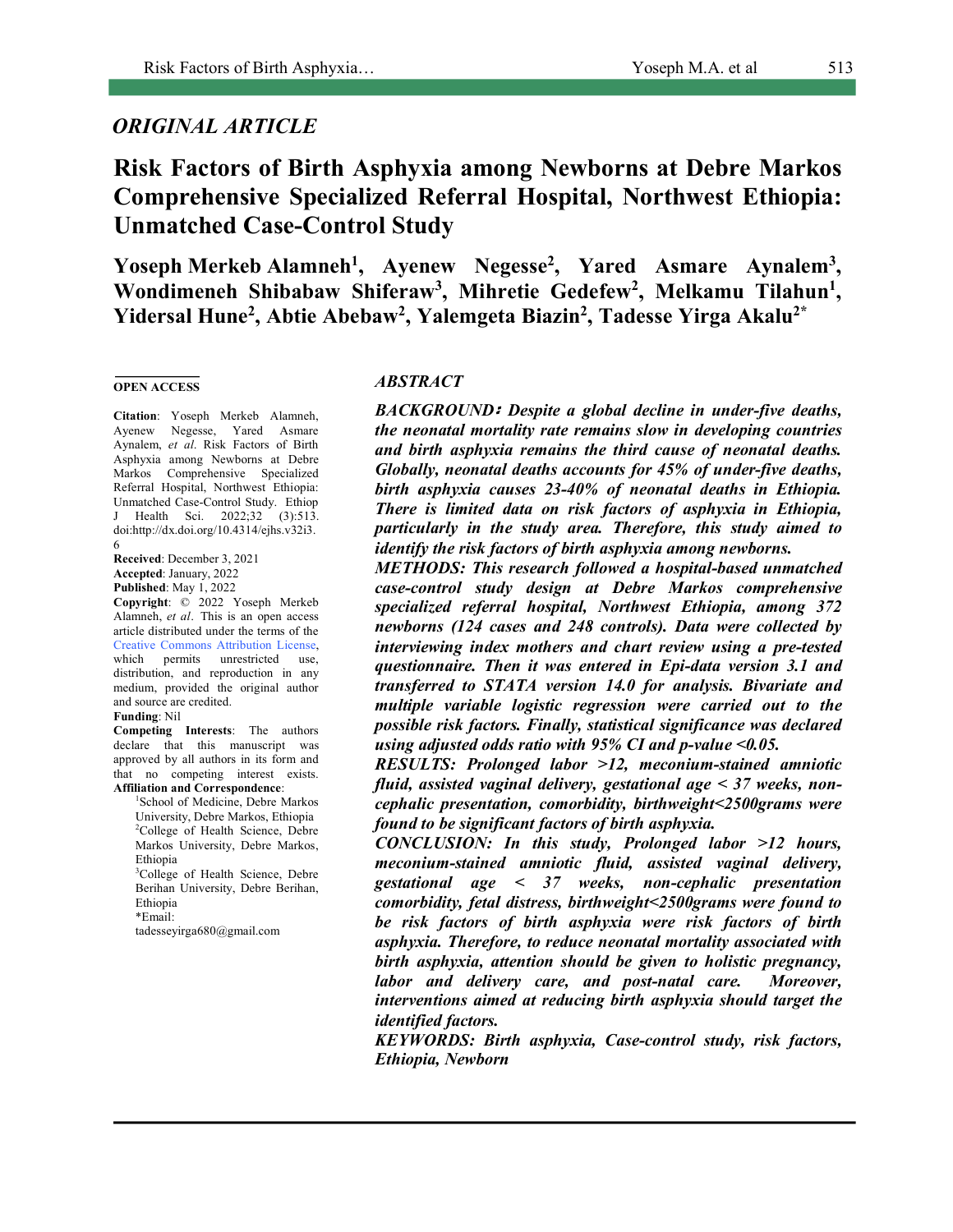# **INTRODUCTION**

Birth asphyxia is the difficulty to initiate and maintain breathing at birth which is distinguished by a marked impairment of gas exchange; if sustained leading to progressive hypoxemia and substantial metabolic acidosis  $(1,2)$ . Globally, around 4 million under-five children die per year of which 45% occurs during the neonatal period, and 75% of neonatal deaths occurs in low-income countries (3-5). In developing countries, neonatal deaths accounted for 52% of all under-5 mortality. However it is due to preventable causes including perinatal asphyxia (6,7). In Ethiopia, birth asphyxia is one of the driving causes of neonatal mortality, constituting 34% (7). Besides, Findings from Nigeria (8), Southern Nepal (9), and Khulna Urban Slum, Bangladesh (10) indicate that birth asphyxia is blamable for about 23.9%, 30%, and 39% of neonatal deaths, respectively. Neonatal consequences following birth asphyxia include multisystem organ dysfunction, neonatal neurological problems such as seizure, coma, and hypotonic (neonatal encephalopathy) (4,11). The complication of birth asphyxia is not restricted only to death but also leads to physical, mental and social inability in neonates as a result of severe hypoxic-ischemic encephalopathy (12). Birth asphyxia is caused by multifaceted factors, categorized as antepartum factors (50–70%), intrapartum factors  $(20-40\%)$  and post-partum factors  $(10\%)$ (13,14). Common risk factors of birth asphyxia include maternal age under 16 or over 35 years old, gestational age <37 or >41 weeks, diabetes, drugs and alcohol, hypertensive disorders, bleeding in the second or third trimester, prolonged labor, cesarean section, instrumental delivery, prolonged and premature rupture of membranes, meconium staining, maternal infection and comorbidity during pregnancy (15,16).

Commonly known determinants of birth asphyxia vary across regions, depending on the context. In Ethiopia, where birth asphyxia is the second leading cause of neonatal mortality, early recognition and management of the risk factors of birth asphyxia are pillars to reduce neonatal deaths and improve neonatal quality of life. Therefore, it is necessary to identify the specific risk factors in a particular region to take appropriate interventions. Thus, this study aimed to identify the risk factors of birth asphyxia among newborns at Debre Markos referral hospital, Northwest Ethiopia. The findings of this study will be used as input for policymakers and program planners who work in the area to inform, plan, implement and evaluate health promotion policies and strategies on the reduction of under-five children mortality and improvement of child health care.

## **SUBJECTS AND METHODS**

**Study design, period and setting**: Institutionalbased unmatched case-control study design was conducted considering neonates with asphyxia as cases and those without asphyxia as controls among newborns from August 1/2019 to October 2019 at Debre Markos referral hospital which is located in Debre Markos town, East Gojjam Zone, Amhara regional state. The town is found 299 km north west from Addis Ababa, capital city of Ethiopia. According to information obtained from the administrative offices of Debre Markos comprehensive specialized referral hospital, they provide different services in the outpatient department, inpatient department and operation room theatre department. The hospital serves for more than 3.5 million populations in the catchment area and it has more than 30 beds in NICU with annual admission of more than 2800 neonates of which, more than 770 neonates are by birth asphyxia. There are five pediatricians and 21 nurses in NICU. In obstetrics and gynecology ward there 7 gynecologists and 45 midwifery professionals with the annual delivery 6734 neonates.

**Study participants**: The study population was both neonates with asphyxia and those without asphyxia admitted to neonatal intensive care units (NICU) in Debre Markos referral hospital. All live newborns who were born after 28 weeks of gestation were screened for eligibility. The study classified participants into cases and controls. Newborn babies with < 7 APGAR scores at 5 minutes were defined as having asphyxia at birth (cases), while newborn babies with  $\geq$ 7 APGAR scores at 5 minutes were considered non-asphyxiated (controls). The research included newborns who met the case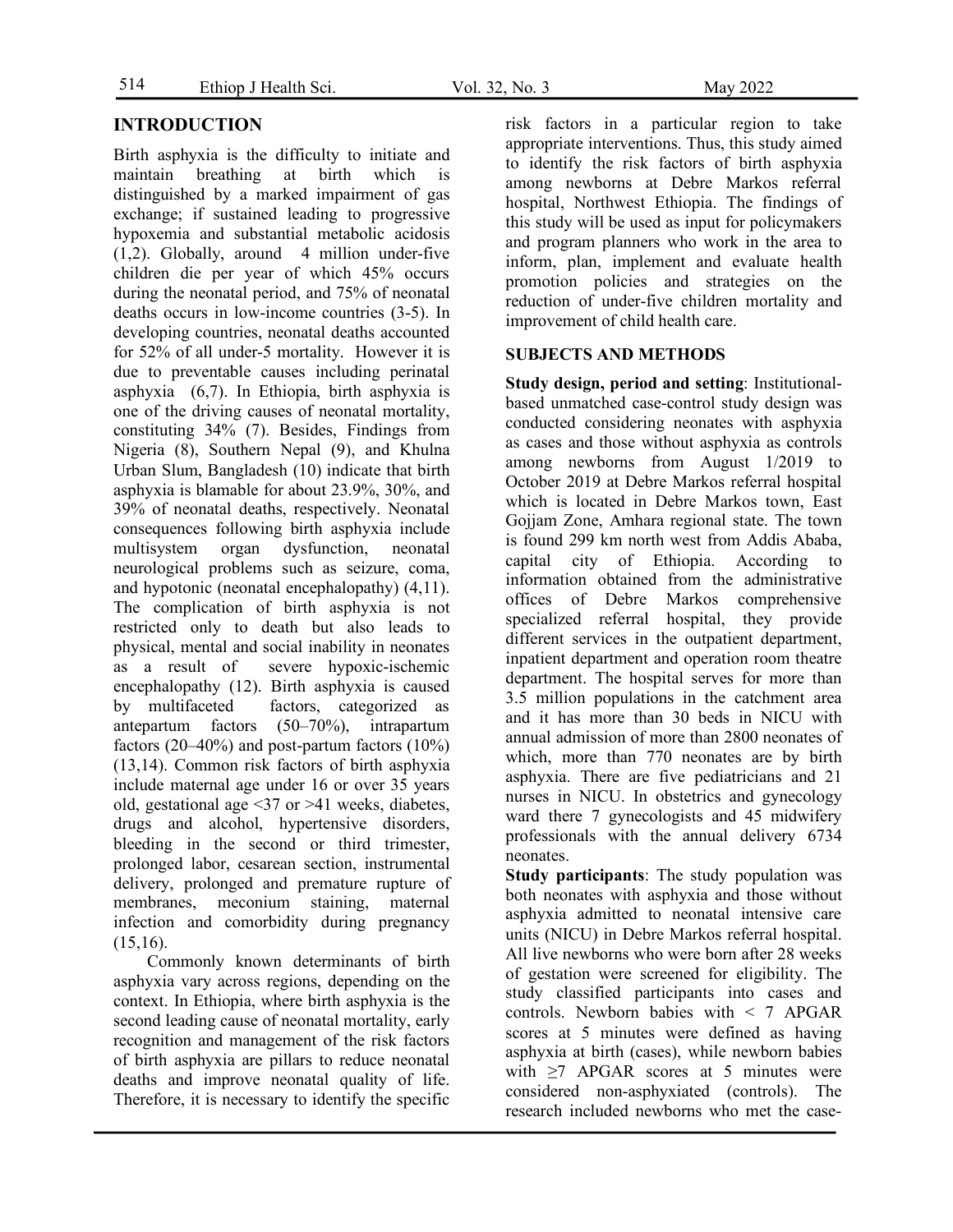control definition and whose mothers gave informed consent. The study excluded newborns who had met the case- control definition but whose mothers had not been interviewed voluntarily. Newborns with one or more lifethreatening malformations, including congenital cyanotic heart defects and hydrops, and other severe birth defects also excluded. Besides, newborns with no recorded of  $5<sup>th</sup>$  minute APGAR score and who were not diagnosed as birth asphyxia were excluded from the study.

**Sample size calculation and sampling techniques**: The sample size was estimated using an unmatched case-control formula (Kelsey), which assumed a confidence level of 95%, power (80%) and case-control ratio of 2, and odds ratio (OR) of 2 to be defined as significant using Epi-info7. The proportion of non-asphyxia neonates (controls) (31.3%) and asphyxia cases  $(60.0\%)$  with prolonged labor exposure  $(>12)$ hours) were obtained from a previously conducted study (17) and the total sample size was obtained by adding 10% nonresponse rate, which was 372 (124 cases and 248 controls). Cases and controls were recruited on a continuous basis between August 1, 2019 and October 30, 2019 until the appropriate sample size was reached for both groups.

**Data collection tool and procedure**: Data were collected using a pre-tested and adapted standardized questionnaire (18) it was administered by interviewers, observational and chart review was used to gather data on sociodemographic maternal variables, variables related to obstetric history (mother's age, education, pregnancy number, parity, history of pregnancy outcome, gestational age; antepartum factors (prime parity, maternal fever, pregnancyinduced hypertension, anemia, peripartum hemorrhage, history of previous neonatal deaths); intrapartum factors (mal-presentation, prolonged labor, meconium-stained liquor, preeclampsia, eclampsia, augmentation of labor, complicated labor, mode of delivery); fetal factors (sex, birth weight, the maturity of the newborn). The tools were prepared in English

and translated to Amharic; eventually, it was translated back to English to check the consistency. Birth asphyxia was determined using APGAR score which consisted of five components such as appearance (color), pulse (heart rate), grimace (reflexes), activity (muscle tone) and respiration, each with a score of 0, 1, or 2. A score of  $(\geq 7)$  showed no asphyxiation of a newborn while a low score  $($  <math>7) revealed an asphyxiated newborn (17).

**Data quality control**: The quality of the data was ensured by using properly designed data collection tools. Training was given for data collectors and supervisors for two-days on data collection procedures, techniques and methods. Prior to data collection, the questionnaire was tested in five percent (7 cases and 14 controls) at Lumame hospital to verify the questioner's accuracy. Clarification of question and time to complete the questionnaire was assessed. The supervisors and the principal investigator reviewed and updated the computed questionnaires every day, and the data collectors provided the necessary input for the next morning before the actual procedures began.

**Study variables**: Birth asphyxia was the dependent variable. While the independent variables include maternal characteristics and variables related to obstetric history (mother's age, education, pregnancy number, parity, history of pregnancy outcome (singleton or multiple ), gestational age; antepartum factors (prime parity, maternal fever, pregnancyinduced hypertension, anemia, peripartum hemorrhage, history of previous neonatal deaths); intrapartum factors (mal-presentation, prolonged labor, meconium-stained liquor, preeclampsia, eclampsia, augmentation of labor, complicated labor (cord prolapse), mode or type of delivery); fetal factors (sex, birth weight, the gestational age of the newborn).

**Data analysis**: Data was entered in Epi-data version 3.1 and transferred to STATA version 14.0 for analysis. Using descriptive statistics, socio-demographic factors, antepartum, intrapartum, and neonatal- related factors are presented using frequency tables, figures, and percentages. In the second stage, bivariate logistic regression was used to identify possible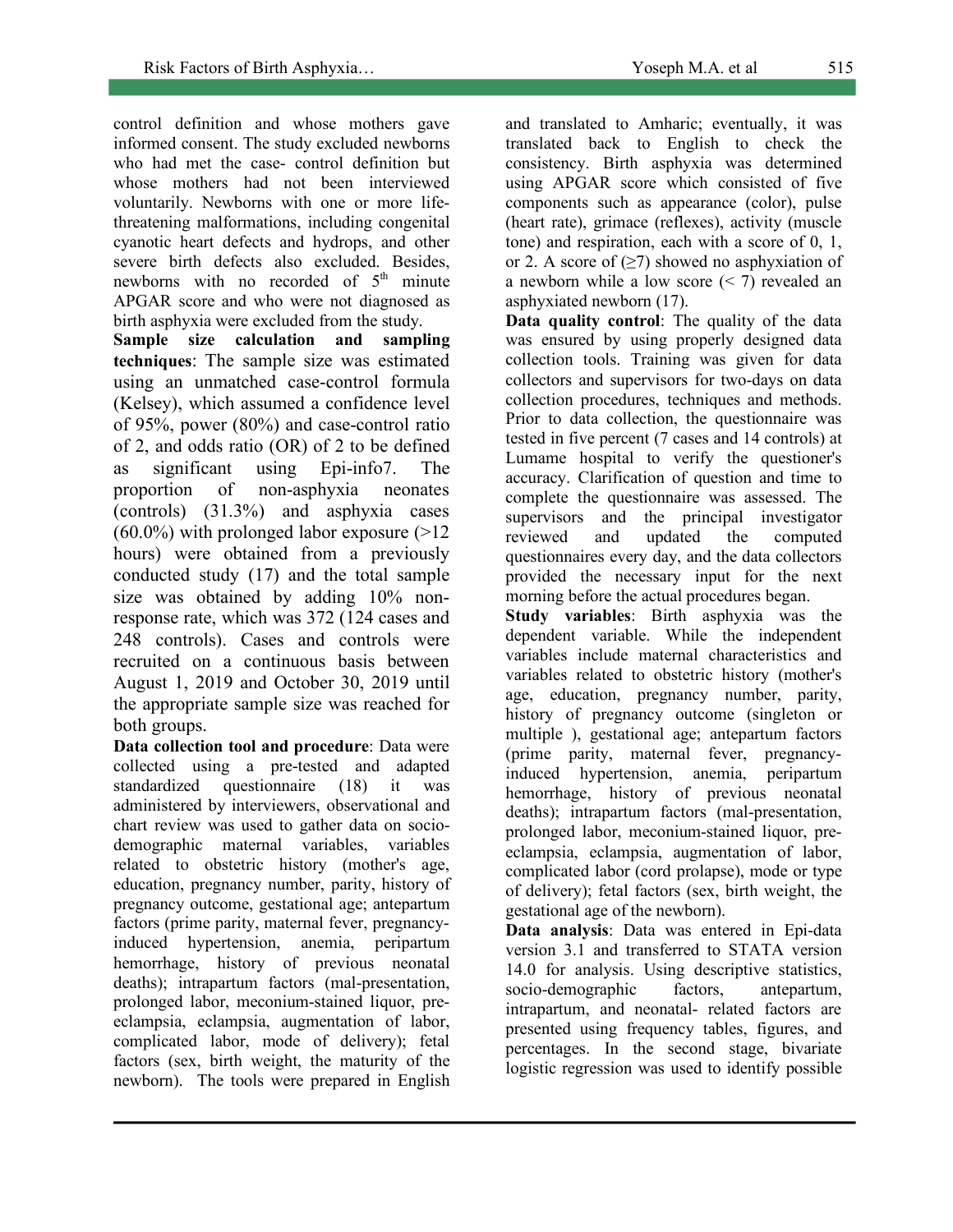factors of candidate variables with a p-value <0.2 for the final model. The model fitness test was carried out using the Hosmer – Lemeshow test, which is a statistical test for fitness for logistic regression models. Finally, the multivariable logistic regression model was fitted to identify significant risk factors of birth asphyxia through a backward stepwise method, risk factors of birth asphyxia among newborns were determined using their adjusted odds ratio with 95% CI and p-value  $< 0.05$ .

**The following operational definitions are used Birth asphyxia**: Neonate failure to start and sustain sufficient respiration within 5 minutes of birth with an Apgar score below 7 (19).

**Cases (asphyxiated newborns)**: all neonates diagnosed with asphyxia by the attending health professionals using an Apgar score of less than 7 at 5 minutes after birth were considered as cases. Controls (non-asphyxiated newborns) – all neonates diagnosed as non-asphyxiated by the attending health professionals using an APGAR score of more than 7 at 5 minutes were considered as controls.

**Ethics Approval and Consent to Participate:**  The ethical clearance letter has been received from the research and review committee from college of health sciences, Debre Marks University. Additionally, prior to beginning data collection permission was obtained from the hospital authority. Finally, informed written consent was received from each participant mothers after explaining the research objectives. The participants were briefed on the study's purpose, procedures, potential risks, and benefits. In addition, the participants were told that failure to agree or to withdraw from the study would not change or endanger their access to treatment.

### **RESULTS**

**Socio**-**demographic characteristics**: In this study, a total of 372 newborns (124 cases and 248 controls) were included in the analysis. Regarding the age of index mothers, majority  $(71.8 \%)$  of cases and nearly half  $(49.6\%)$  of controls were in the age group of 19 - 34 years. By residence of mothers, more than half (67.7%) of cases were from rural area. But, majority (75.5%) of controls were from urban residence. Most of the study participants were Orthodox Christian followers (88.7% cases and 89.9% controls). By marital status, majority of index mothers (84.7% cases and 78.6% controls) were married. Twenty-three (23.4%) of the cases mothers and 24.2% of the controls did not have formal education (Table 1).

Table: Distribution of socio-demographic characteristics of cases and controls attending in Debre Markos referral hospital, Northwest Ethiopia 2019.

| <b>Variables</b> | <b>Response</b> | Birth asphyxia |               |
|------------------|-----------------|----------------|---------------|
|                  | Category        | Yes (cases)    | No (controls) |
| Residency        | Urban           | 40(32.3)       | 187(75.4)     |
|                  | Rural           | 84(67.7)       | 61(24.6)      |
| Age              | $\leq 18$       | 20(16.1)       | 43 (17.3)     |
|                  | 19-34           | 89 (71.8)      | 123(49.6)     |
|                  | $\geq$ 35       | 15(12.1)       | 82 (33.1)     |
| Marital status   | Married         | 105(84.7)      | 195 (78.6)    |
|                  | Unmarried       | 19(15.3)       | 53 $(21.4)$   |
| Religion         | Orthodox        | 110(88.7)      | 223 (89.9)    |
|                  | Muslim          | 12(9.7)        | 22(8.9)       |
|                  | Protestant      | 2(1.6)         | 3(1.2)        |
| Ethnicity        | Amhara          | 120(96.8)      | 242 (97.6)    |
|                  | Oromo           | 4(3.2)         | 6(2.4)        |
| Occupation       | Government      | 25(20.2)       | 74 (29.8)     |
|                  | Private         | 20(16.1)       | 55(22.2)      |
|                  | Merchant        | 15(12.1)       | 33(13.3)      |
|                  | Housewives      | 52 (41.9)      | 44 (17.70)    |
|                  | Student         | 12(9.7)        | 42(16.9)      |
| Education        | Primary         | 50 (40.3)      | 71 (28.6)     |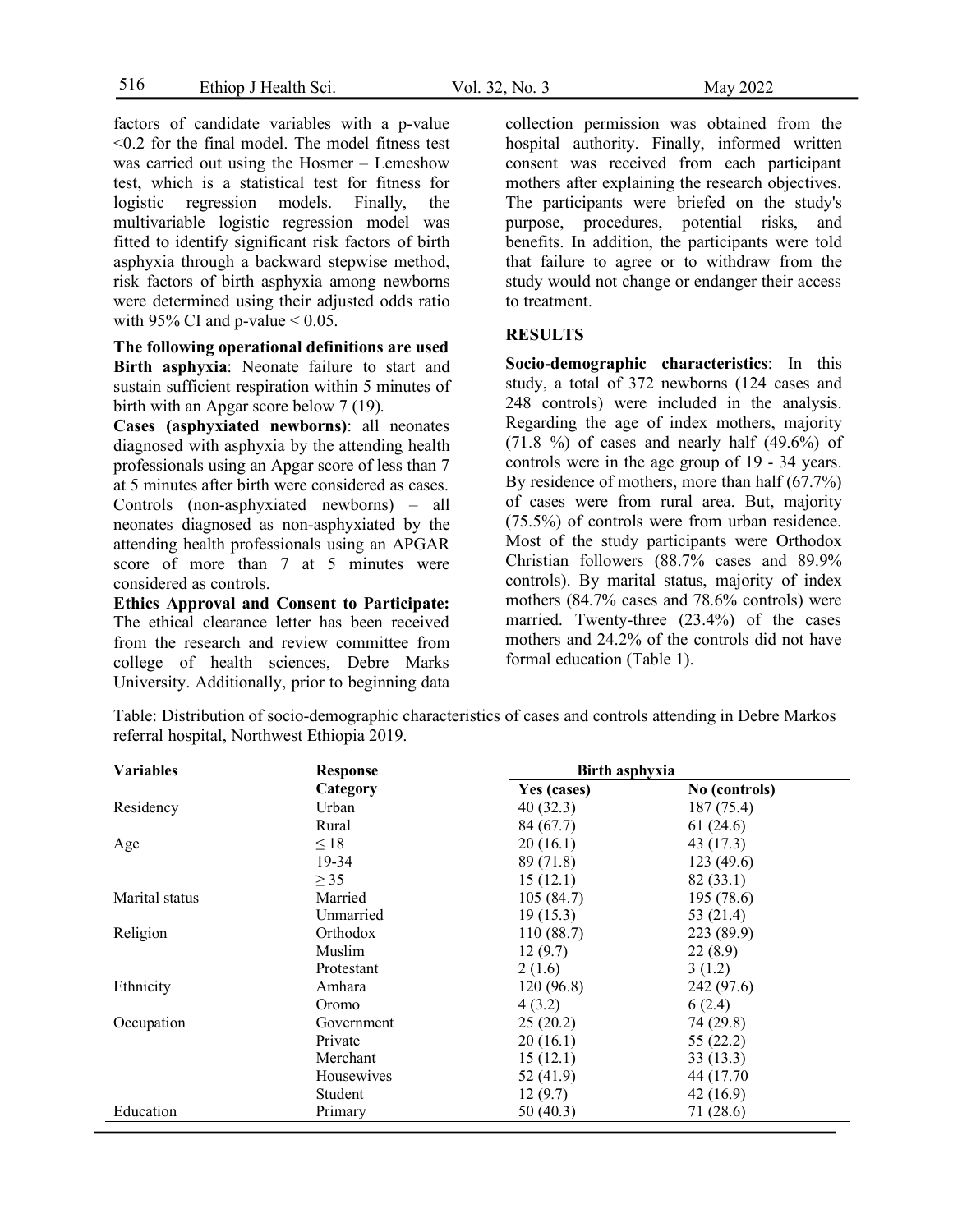| Risk Factors of Birth Asphyxia |                    |          | Yoseph M.A. et al |  |
|--------------------------------|--------------------|----------|-------------------|--|
|                                |                    |          |                   |  |
|                                | Secondary          | 21(16.9) | 64(25.8)          |  |
|                                | College            | 24(19.4) | 53 $(21.4)$       |  |
|                                | Not read and write | 29(23.4) | 60(24.2)          |  |

**Maternal and antepartum related factors**: Sixty-nine (55.60 %) of the mothers in the cases and (48.8 %) of the controls were multipara. There was a higher rate of  $> 4$  antenatal care (ANC) visits among cases (52.4 %) than controls (41.1%), and the incidence of

L

comorbidity among cases during pregnancy (38.7 %) was higher in proportion than controls  $(24.2 \%)$ . A duration of pregnancy  $\leq 37$  weeks of gestation was more common among cases (32.3 %) than controls (11.2 %) (Table 2).

Table 1: Characterization of cases and controls of antepartum and intrapartum and fetal factors of birth asphyxia among newborns delivered in Debre Markos referral hospital, Northwest Ethiopia 2019.

|                           |                       | Birth asphyxia |               |
|---------------------------|-----------------------|----------------|---------------|
| <b>Variables</b>          | <b>Response</b>       | Yes (cases)    | No (controls) |
|                           | Category              | Count $(\% )$  | Count $(\% )$ |
| Gravidity                 | Primi                 | 55 (44.4)      | 127(51.2)     |
|                           | Multi                 | 69 (55.60)     | 121(48.8)     |
| ANC follow up             | Yes                   | 65(52.4)       | 102(41.1)     |
|                           | No                    | 59 (47.6)      | 146(58.9)     |
| Comorbidity during        | Yes                   | 48 (38.7)      | 60(24.2)      |
| pregnancy                 | No                    | 76(61.3)       | 188 (75.8)    |
| Fetal presentation        | Noncephalic           | 36(29.0)       | 36(14.5)      |
|                           | Cephalic              | 88 (71.0)      | 212 (85.5)    |
| Mode of delivery          | Assisted/instrumental | 42 (33.9)      | 33(13.3)      |
|                           | <b>SVD</b>            | 82(66.1)       | 215(86.7)     |
| Prolonged labor           | $>12$ hr              | 86 (69.4)      | 83 (33.5)     |
|                           | $\leq 12$ hr          | 38 (30.6)      | 165(66.5)     |
| Labor type                | Induced               | 24 (19.4)      | 38 (66.5)     |
|                           | No induced            | 100(80.6)      | 210 (84.7)    |
| Meconium-stained amniotic | Yes                   | 46(37.1)       | 37(14.9)      |
| fluid                     | N <sub>0</sub>        | 78 (62.9)      | 211(85.1)     |
| Gestational age           | $\leq$ 37 weeks       | 40(32.3)       | 31(12.5)      |
|                           | $\geq$ 37 weeks       | 84 (67.7)      | 217 (87.5)    |
| Fetal Outcome             | Multiple              | 30(24.2)       | 43 (17.3)     |
|                           | Single                | 94 (75.8)      | 205(82.7)     |
| Fetal distress            | Yes                   | 53 (42.7)      | 48 (19.4)     |
|                           | No                    | 71(57.3)       | 200(80.6)     |
| Birth weight              | ${}<$ 2500            | 69(55.6)       | 90 (36.3)     |

**Intrapartum related characteristics and neonatal/ fetal related factors**: The noncephalic fetal presentation was relatively common among cases (29.0 %) compared with controls (14.5 %). There was also a disparity in proportion in terms of prolonged labor (>12 hours), where (69.4%) of cases were born after prolonged labor and only (33.5%) of controls were born after prolonged labor. Forty-six (37.1 %) cases and (14.9%) controls had meconiumstained liquor on pelvic examination. Forty  $(32.3\%)$  of the cases and only  $(12.5\%)$  of the controls were preterm;  $(55.6 \%)$  and  $(36.3 \%)$ were low birth weight. There were (24.2 %) twin newborns among the cases and (17.3 %) among the controls (Table 2).

**Risk factors of birth asphyxia**: Bivariate analysis was performed in binary logistic regression analysis to analyze the possible risk factors of birth asphyxia, and variables with a pvalue of  $\leq 0.2$  were entered in the multivariable model. The analysis of bivariate logistic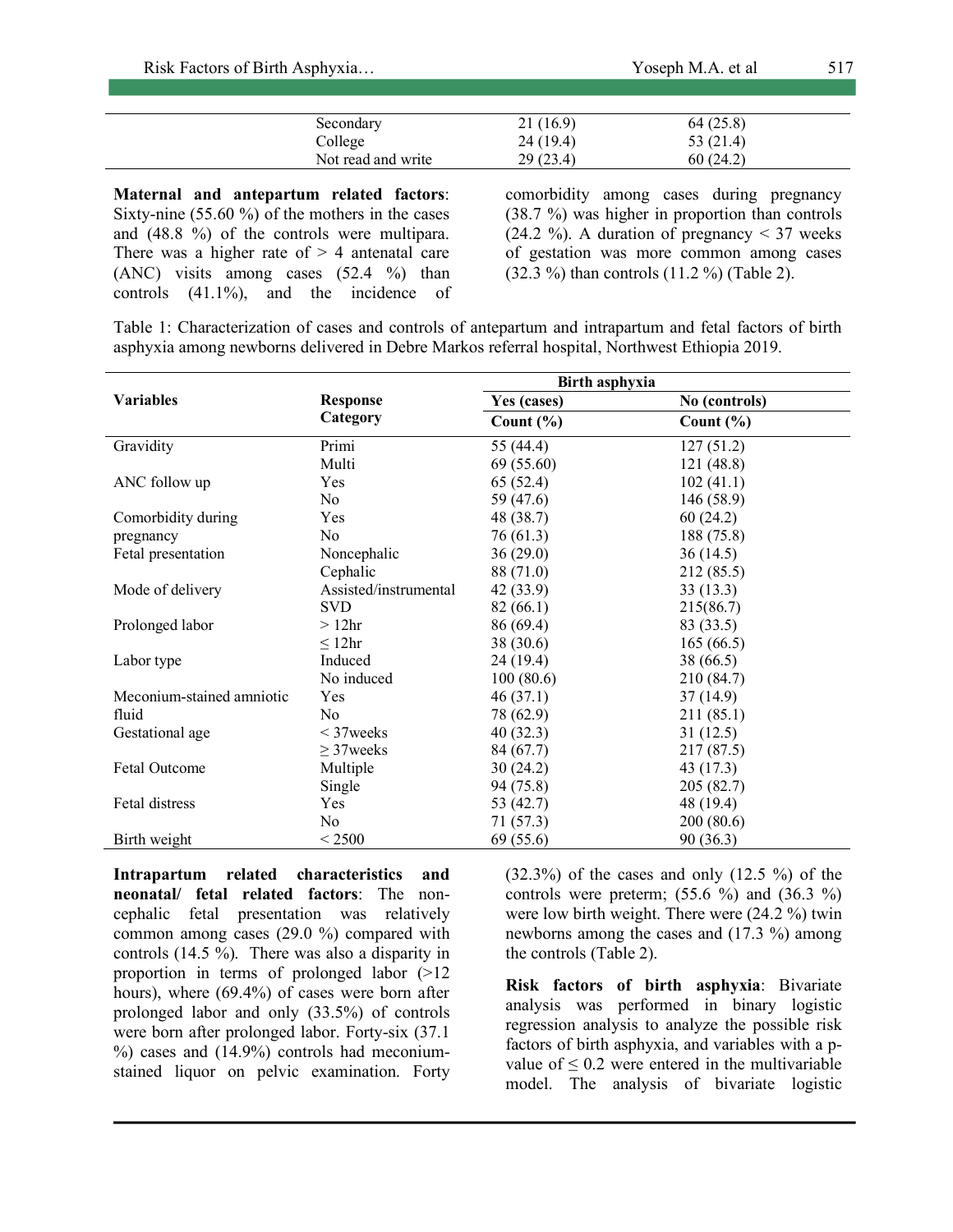518 Ethiop J Health Sci. Vol. 32, No. 3 May 2022

regression showed that educational status, gravidity, ANC follow-up, co-morbidity during pregnancy, fetal presentation, instrumental delivery, prolonged labor, type of labor, meconium-stained amniotic fluid, gestational age, fetal outcome, fetal distress, and birth weight were associated with birth asphyxia.

Multivariable logistic regression was performed by simultaneously taking into account those variables. Stepwise the backward regression elimination process was used to assess the confounding variables. Finally, in multivariable logistic regression, co-morbidity during pregnancy, non-cephalic fetal presentation, instrumental delivery, prolonged labor, meconium-stained amniotic fluid, gestational age, fetal distress and birth weight at p<0.05 at 95% CI after adjustment for potential effects of confounding variables were found to be associated with birth asphyxia.

Table 2: Bivariate and multivariable logistic regression among factors of cases and controls attending Debre Markos referral hospital, Northwest Ethiopia 2019.

|                    | <b>Response category</b> | <b>Birth Asphyxia</b> |                              |                       |                     |  |
|--------------------|--------------------------|-----------------------|------------------------------|-----------------------|---------------------|--|
| <b>Variables</b>   |                          | Yes<br>(cases)        | N <sub>0</sub><br>(Controls) | <b>COR (95% CI)</b>   | <b>AOR</b> (95% CI) |  |
| Residency          | Urban                    | 69                    | 187                          | 1                     | $\mathbf{1}$        |  |
|                    | Rural                    | 55                    | 61                           | 2.44(1.55, 3.86)      |                     |  |
| Education          | Not read and write       | 29                    | 60                           | 2.15(1.164, 3.96)     |                     |  |
|                    | Primary                  | 50                    | 71                           | 1.56(.85, 2.84)       |                     |  |
|                    | Secondary                | 21                    | 64                           | 1.46(.822, 2.58)      |                     |  |
|                    | College                  | 24                    | 53                           | 1                     | 1                   |  |
| Gravidity          | Primi                    | 55                    | 127                          | 1.32(.85, 2.03)       |                     |  |
|                    | Multi                    | 69                    | 121                          |                       | 1                   |  |
| ANC follow up      | Yes                      | 65                    | 102                          |                       | 1                   |  |
|                    | N <sub>0</sub>           | 59                    | 146                          | 1.56(1.022,<br>2.433) |                     |  |
| Comorbidity during | Yes                      | 48                    | 60                           | 1.98(1.25, 3.15)      | 3.40(1.52, 3.67)    |  |
| pregnancy          | N <sub>o</sub>           | 76                    | 188                          |                       |                     |  |
| Fetal presentation | Noncephalic              | 36                    | 36                           | 2.41 (1.43, 4.07)     | 5.20(3.27, 8.28)    |  |
|                    | Cephalic                 | 88                    | 212                          | 1                     | 1                   |  |
| mode of delivery   | Assisted/instrumental    | 42                    | 33                           | 3.34(1.98, 5.63)      | 2.80(1.20, 3.39)    |  |
|                    | Svd                      | 82                    | 215                          |                       | 1                   |  |
| Prolonged labor    | $>12$ hr                 | 86                    | 83                           | 4.45(2.83, 7.16)      | 2.69(1.88, 4.63)    |  |
|                    | $\leq 12$ hr             | 38                    | 165                          |                       |                     |  |
| Labor type         | Induced                  | 24                    | 38                           | $1.33$ $(.76, 2.33)$  |                     |  |
|                    | None                     | 100                   | 210                          |                       | $\mathbf{1}$        |  |
| meconium-stained   | Yes                      | 46                    | 37                           | 3.37(2.03, 5.57)      | 4.25(2.67, 6.73)    |  |
| amniotic fluid     | N <sub>o</sub>           | 78                    | 211                          | 1                     | 1                   |  |
| Gestational        | $<$ 37wk                 | 40                    | 31                           | 3.33(1.96, 5.68)      | 2.60(1.66, 4.45)    |  |
| Age                | $\geq$ 37wk              | 84                    | 217                          | 1                     | 1                   |  |
| Outcome            | Multiple                 | 30                    | 43                           | $1.52$ (.90, 2.58)    |                     |  |
|                    | Single                   | 94                    | 205                          |                       |                     |  |
| Fetal distress     | Yes                      | 53                    | 48                           | 3.11(1.93, 5.00)      | 5.45(2.48, 7.19)    |  |
|                    | N <sub>0</sub>           | 71                    | 200                          |                       |                     |  |
| Birth weight       | < 2500                   | 69                    | 90                           | 2.20(1.42, 3.42)      | 4.20(2.78, 6.71)    |  |
|                    | $\geq$ 2500              | 55                    | 158                          | 1                     |                     |  |

It was found that meconium-stained amniotic fluid has a significant association with the risk of birth asphyxia. In particular, neonates delivered from mothers with meconium-stained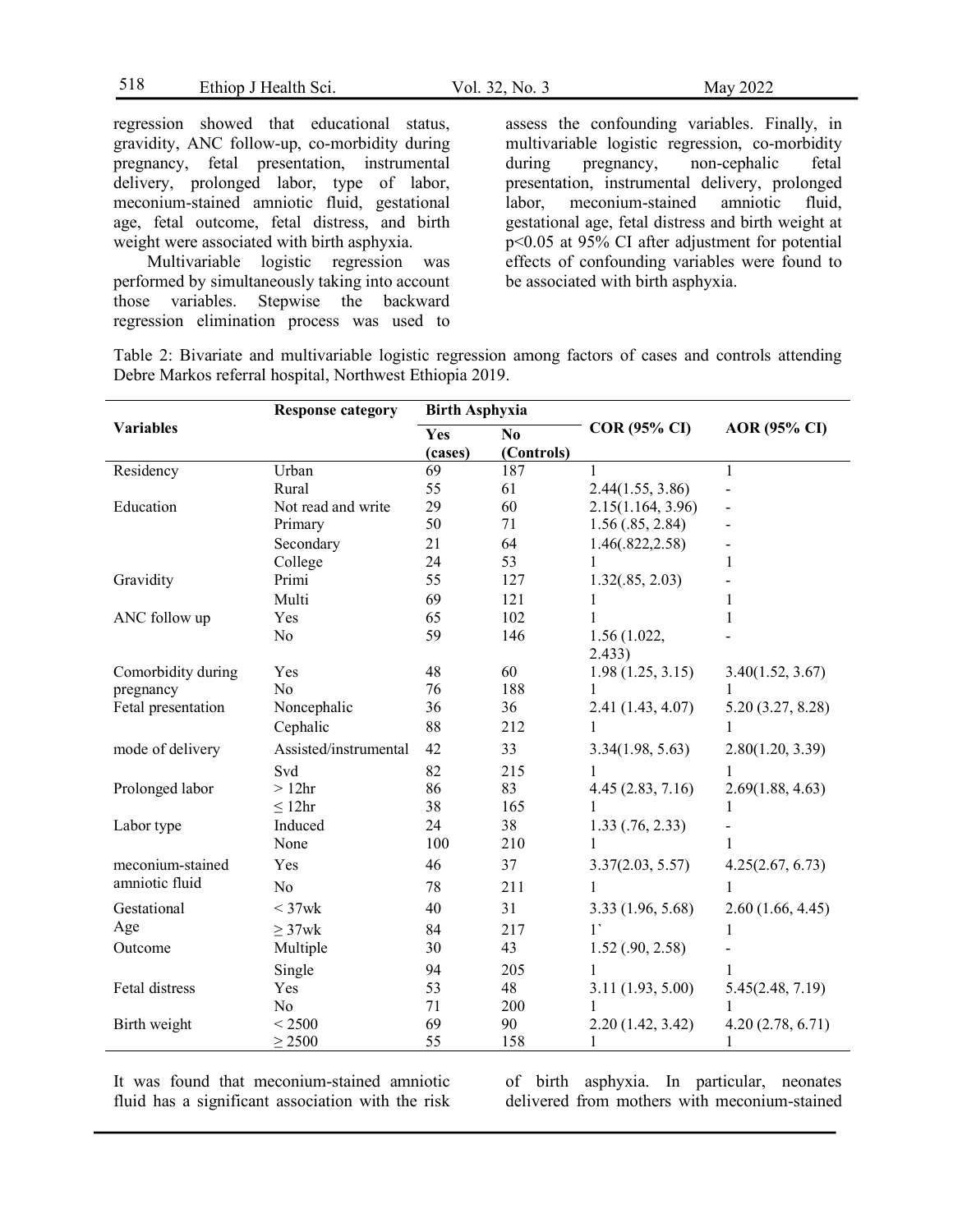amniotic fluid were almost four times more likely than counterparts to develop birth asphyxia (AOR = 4.25, 95 % Cl; 2.67, 6.73). The likelihood of developing birth asphyxia among neonates born from prolonged-labor mothers ( $> 12$  hours) was around three times higher than their counterparts  $(AOR = 2.69, 95)$ % CI: 1.88, 4.63). Neonates with intrapartum fetal distress were nearly five times more likely to experience asphyxia at birth than those born with normal fetal heart rate  $(AOR = 5.45; 95\%$ Cl: 2.48, 7.19). Instrumental delivery (vacuum or forceps) was found to be significantly associate with the occurrence of birth asphyxia. Specifically, neonates born with the help of vacuum or forceps were around three times more likely to be asphyxiated compared to neonates born through spontaneous vaginal delivery (AOR=2.80, 95% CI:1.20, 3.39). Neonates born with low birth weight were around four times more likely to have birth asphyxia compared with those born with normal weight  $(AOR =$ 4.20, 95 % CI: 2.78, 6.71). Concerning fetal presentations, newborns with the non-cephalic presentation were nearly five times more likely than those with a cephalic presentation to experience birth asphyxia (AOR: 5.20, 95% CI: 3.27, 8.28). Also, neonates born from mothers with co-morbidity during pregnancy were around three times more likely than their counterpart to develop birth asphyxia (AOR=3.40, 95% CI: 1.52, 3.67). Furthermore, preterm babies were around three times more likely to develop birth asphyxia than the term  $(AOR = 2.60, 95\% CI: 1.66, 4.45)$  (Table 3).

## **DISCUSSION**

Birth asphyxia is one of the leading cause of mortality for newborns; the effect of birth asphyxia is not limited only to death but also leads to physical, mental and social incapability in newborns due to severe hypoxic-ischemic organ damage (12). Hence, to reduce the overall newborn mortality and its long-term consequences the quality of medical care before birth, at birth, and after birth is essential. This research is important to understand the determinant factors of birth asphyxia. It has been attempting to look at the risk factors of birth asphyxia by incorporating as many factors as possible. Birth asphyxia was found to be significantly associated with co-morbidity during pregnancy, non-cephalic fetal presentation, instrumental delivery, prolonged labor, meconium-stained amniotic fluid, gestational age, fetal distress and low birth weight.

The odds of birth asphyxia were 4.25 times higher among neonates born from mothers with a history of meconium-stained amniotic fluid. This finding was similar to previous studies in Uganda, India, and Sweden (20-22). The plausible reason could be that meconium-stained amniotic fluid occurs in peripartum inhalation with meconium-stained amniotic fluid, contributing to chemical pneumonia with pulmonary tissue swelling, mechanical airway congestion, and pulmonary air loss, leading to hypoxia (23). The likelihood of developing birth asphyxia among neonates born from mothers with prolonged-labor  $(> 12$  hours) was 2.69 times higher than their counterparts. This result is compatible with the results of a study conducted in Dire Dawa and Malawi (24, 25). This may be since, labor does not proceed normally a mother may suffer serious complications, such as maternal and neonatal infection dehydration exhaustion or rupture of the uterus and fetus, which may contribute to the birth of asphyxia (26-28). Neonates with intrapartum fetal distress had a nearly 5.74 times higher risk of developing birth asphyxia. Similar results have been reported in previous studies in Northwest Ethiopia and Al-Diwaniya (29, 30). A possible reason is that fetal distress is the primary indication of emergency C/S, a known risk factor for birth asphyxia. Assisted vaginal delivery (vacuum or forceps) and C/S delivery pose 2.80 times higher risk of newborn asphyxia compared to mothers with spontaneous vaginal delivery. This result is comparable to the study done in Turkey, China, Nepal, and Cameroon (31-34). The possible reason for this may be newborns delivered by C/S may be either the majority of mothers have had complications, or the decision on C/S may be taken late after complications have occurred, the fetus chest may be stretched when the newborn passes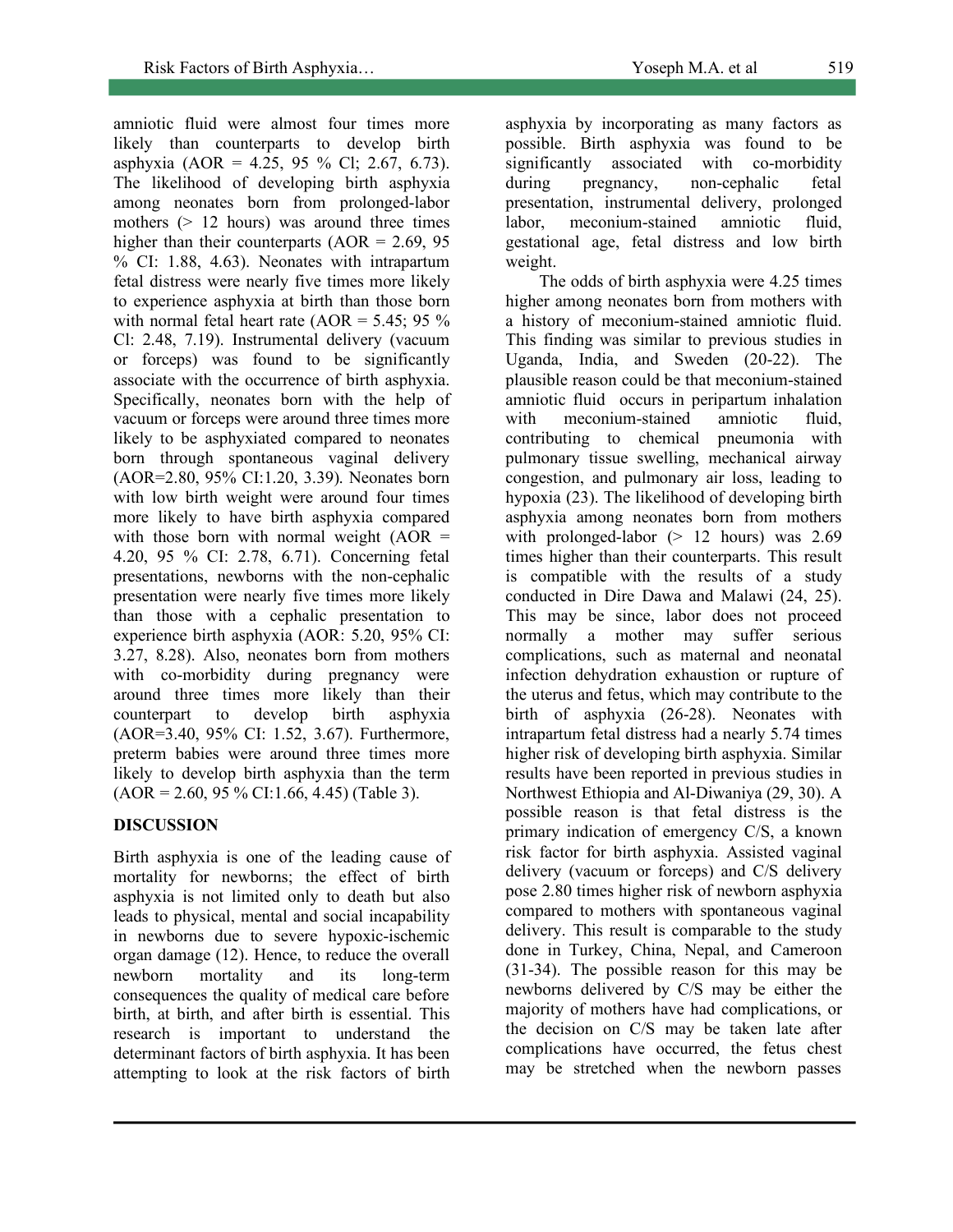through the birth canal in the vaginal delivery, which may evacuate the secretion. This reduces the chance of developing birth asphyxia (35). Neonates born with low birth weight were 4.20 times more likely to have birth asphyxia than those born with normal birth weight. This finding was supported by previous studies in Iran, Thailand, and Nigeria (36-38). It could be because a high proportion of small babies may be pre-term, after all they may not have adequate surfactants that could contribute to difficulty breathing and having discomfort in the cardiopulmonary transfer and eventually developed birth asphyxia. Concerning fetal presentations, newborns with the non-cephalic presentation were 5.20 times more likely than those with a cephalic presentation to experience birth asphyxia. These findings were supported by the study done in Cameron, Uganda, Nigeria, Thailand (36-39). It may be due to a higher likelihood of umbilical cord prolapse, head entrapment, birth complications, and perinatal mortality (37). Also, neonates born from mothers with co-morbidity during pregnancy were 3.40 times more likely to develop birth asphyxia than their counterpart. This may be because diseases and complications during pregnancy are the most significant risk factors for perinatal mortality, peripartum complications were the most important factors associated with increased risk of birth asphyxia (40, 41).

Newborns born with a gestational age < 37 weeks 2.60 times were more likely to develop birth asphyxia compared to neonates with a gestational age of  $\geq$  37 weeks. This study is in line with a study conducted in Jordan and Brazil (16, 42). This may be attributed to premature infants who are more vulnerable to ischemia due to incomplete blood-brain barrier development, and preterm infants face multiple morbidities including the organ system, particularly lung immaturity triggering a respiratory failure (43).

In Conclusion this study identified that, the main risk factors of birth asphyxia were fetal distress, instrumental delivery, low birth weight, non-cephalic presentation, preterm, prolonged labor, co-morbidity during pregnancy and meconium tainted amniotic fluid. Most of these factors are preventable through holistic care for pregnancy, labor and delivery. Therefore, to reduce neonatal mortality associated with birth asphyxia, attention should be given to holistic pregnancy care services, labor and delivery care. Furthermore, intervention strategies aimed at reducing birth asphyxia should target the identified factors.

This was the first birth asphyxia study in the study area which shows risk factors of birth asphyxia. The case-control study design that was appropriate to address the research question and enabled the identification of possible risk factors birth asphyxia. This research is quantitative; if qualitative approach was also used it would be stronger to examine the extra risk factors of birth asphyxia in depth. This research may have maternal recall bias as they recalled their previous due to the retrospective nature the design. Using small samples, it's difficult to generalize to society at large. Therefore, larger studies will be needed to demonstrate true associations in the population.

### **ACKNOWLEDGMENTS**

The authors extend their gratitude to Debre Markos University for the approval of ethical clearance, hospital administrators, data collectors and respondents involved in this research, and all individuals for their cooperation in this study.

### **REFERENCES**

- 1. Donn SM, Chiswick ML, Fanaroff JM, editors. Medico-legal implications of hypoxic–ischemic birth injury. Seminars in Fetal and Neonatal Medicine; 2014: *Elsevier*.
- 2. Lawn JE, Cousens S, Zupan J, Team LNSS. 4 million neonatal deaths: when? Where? Why? *The lancet*. 2005;365(9462):891-900.
- 3. Organization WH. Guidelines on basic newborn resuscitation. 2012.
- 4. Lincetto O. Birth asphyxia summary of the previous meeting and protocol overview. *Geneva: World Health Organization*. 2007.
- 5. Fattuoni C, Palmas F, Noto A, Fanos V, Barberini L. Perinatal asphyxia: a review from a metabolomics perspective. *Molecules*. 2015;20(4):7000-16.
- 6. Alemu A, Melaku G, Abera GB, Damte A. Prevalence and associated factors of perinatal asphyxia among newborns in Dilla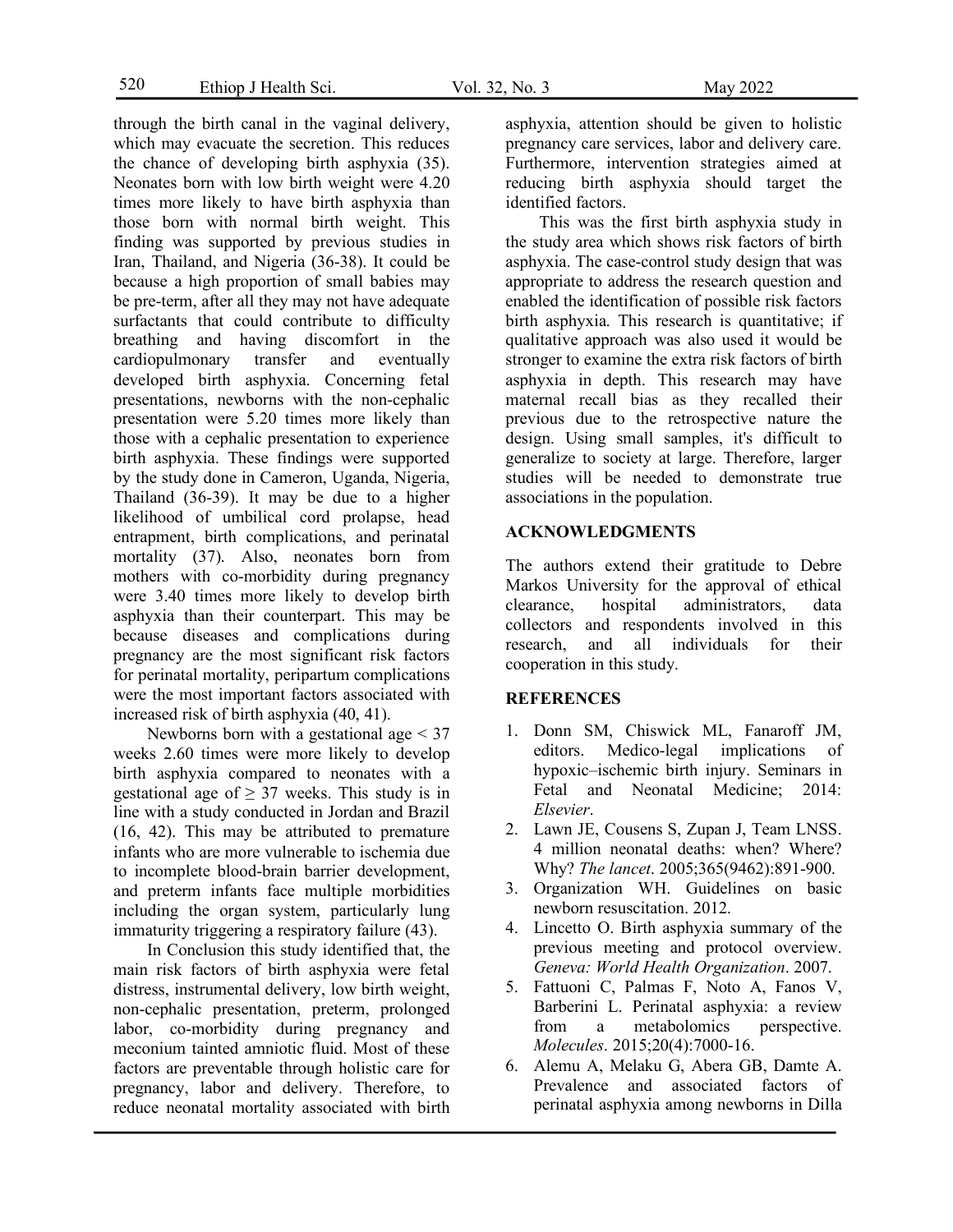University referral hospital, Southern Ethiopia–2017. *Pediatric Health, Medicine and Therapeutics*. 2019;10:69.

- 7. WHO U, Mathers C. Global strategy for women's, children's and adolescents' health (2016-2030). Organization. 2016.
- 8. Wosenu L, Worku AG, Teshome DF, Gelagay AA. Determinants of birth asphyxia among live birth newborns in University of Gondar referral hospital, northwest Ethiopia: A case-control study. *PloS one*. 2018;13(9):e0203763.
- 9. Lee AC, Mullany LC, Tielsch JM, Katz J, Khatry SK, LeClerq SC, et al. Risk factors for neonatal mortality due to birth asphyxia in southern Nepal: a prospective, community-based cohort study. *Pediatrics*. 2008;121(5):e1381-e90.
- 10. Sampa RP, Hossain QZ, Sultana S. Observation of birth asphyxia and its impact on neonatal mortality in Khulna Urban Slum Bangladesh. *International Journal of Advanced Nutritional and Health Science*. 2012;1(1):1-8.
- 11. Haider BA, Bhutta ZA. Birth asphyxia in developing countries: current status and public health implications. *Current problems in pediatric and adolescent health care*. 2006;5(36):178-88.
- 12. Golubnitschaja O, Yeghiazaryan K, Cebioglu M, Morelli M, Herrera-Marschitz M. Birth asphyxia as the major complication in newborns: moving towards improved individual outcomes by prediction, targeted prevention and tailored medical care. *EPMA Journal*. 2011;2(2):197-210.
- 13. Ahearne CE, Boylan GB, Murray DM. Short and long term prognosis in perinatal asphyxia: An update. *World journal of clinical pediatrics*. 2016;5(1):67.
- 14. Antonucci R, Porcella A, Pilloni MD. Perinatal asphyxia in the term newborn. *Journal of Pediatric and Neonatal Individualized Medicine (JPNIM)*. 2014;3(2):e030269.
- 15. Kiyani AN, Khushdil A, Ehsan A. Perinatal factors leading to birth asphyxia among term newborns in a tertiary care hospital. *Iranian journal of pediatrics*. 2014;24(5):637.
- 16. de Souza ALS, de Souza NL, de França DF, de Oliveira SIM, Araújo AKC, Dantas DNA. Risk factors for perinatal asphyxia in newborns delivered at term. *Open Journal of Nursing*. 2016;6(07):558.
- 17. Wosenu L, Worku AG, Teshome DF, Gelagay AA. Determinants of birth asphyxia among live birth newborns in University of Gondar referral hospital, northwest Ethiopia: A case-control study. *PloS one*. 2018;13(9).
- 18. Aslam HM, Saleem S, Afzal R, Iqbal U, Saleem SM, Shaikh MWA, et al. Risk factors of birth asphyxia. *Italian journal of pediatrics*. 2014;40(1):94.
- 19. Amouzou A, Hazel E, Shaw B, Miller NP, Tafesse M, Mekonnen Y, et al. Effects of the integrated community case management of childhood illness strategy on child mortality in Ethiopia: a cluster randomized trial. *The American journal of tropical medicine and hygiene*. 2016;94(3):596-604.
- 20. Kaye D. Antenatal and intrapartum risk factors for birth asphyxia among emergency obstetric referrals in Mulago Hospital, Kampala, Uganda. *East african medical journal*. 2003;80(3):140-3.
- 21. Gane B, Bhat V, Rao R. Antenatal and intrapartum risk factors for perinatal asphyxia: A case control study. *Current Pediatric Research*. 2013.
- 22. Milsom I, Ladfors L, Thiringer K, Niklasson A, Odeback A, Thornberg E. Influence of maternal, obstetric and fetal risk factors on the prevalence of birth asphyxia at term in a Swedish urban population. *Acta obstetricia et gynecologica Scandinavica*. 2002;81(10):909-17.
- 23. Yurdakök M. Meconium aspiration syndrome: do we know? *The Turkish journal of pediatrics*. 2011;53(2):121.
- 24. Tewesa E, Chirwa E, Majamanda MD, Maluwa A, Chimwaza A. Associative factors for birth asphyxia at Queen Elizabeth Central Hospital—malawi. *Journal of Biosciences and Medicines*. 2017;5(5):22- 31.
- 25. Ibrahim N, Muhye A, Abdulie S. Prevalence of birth asphyxia and associated factors among neonates delivered in Dilchora